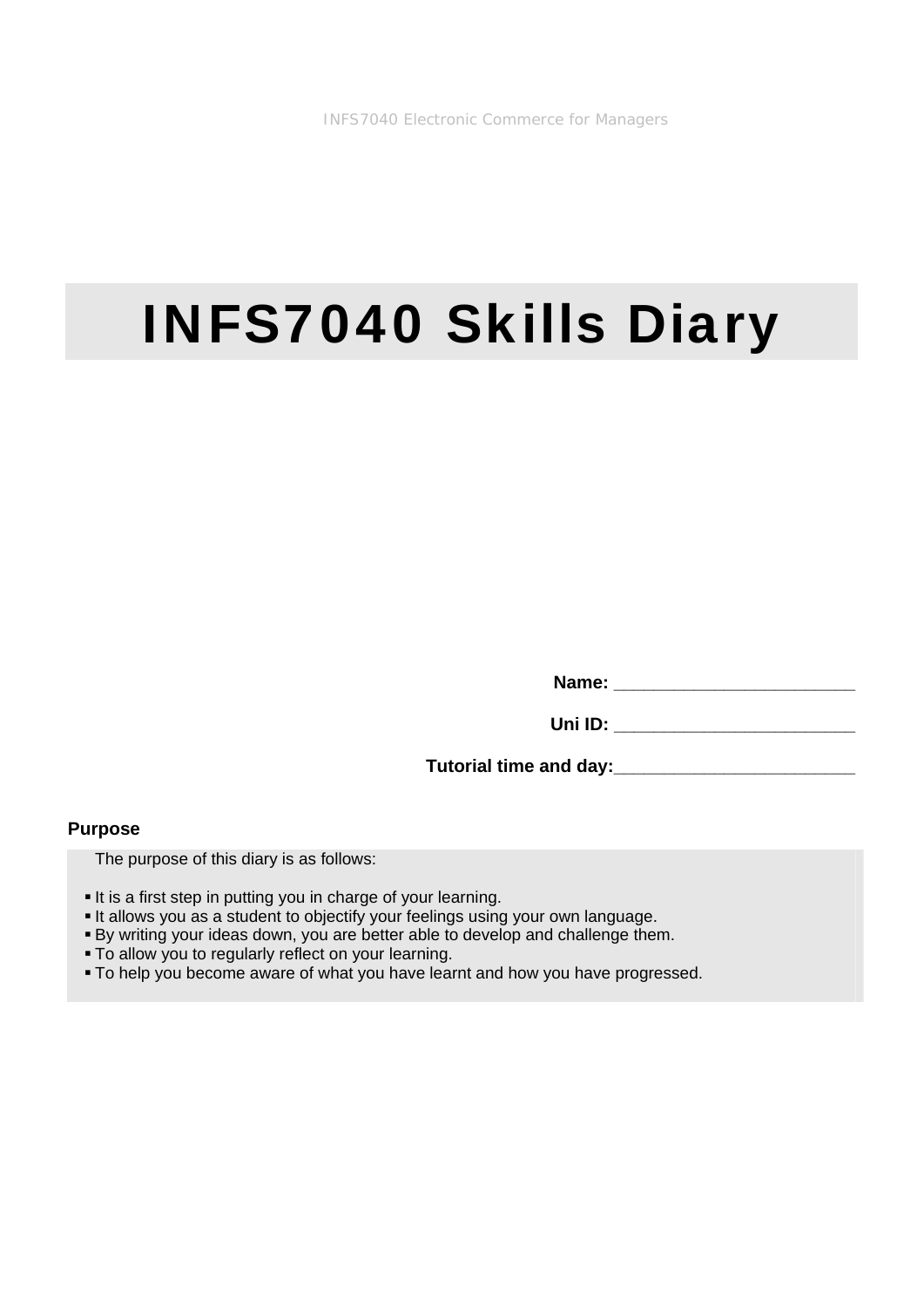### **Key Dates**

Personal Goals – in Week 2 Reflection 1 – in Week 4 **Submit interim diaries** – in Week 5 by Friday (to assignment submission box – diaries will be returned in tutorials) Reflection 2 – in Week 9 Reflection 3 – in Week 12 Submit completed diaries – in Week 13 by Friday (to assignment submission box)

## **Before You Start…**

In the first lecture, we discussed the importance of skills. Some important skills are:

| Ability to communicate our ideas   | Literacy                               |
|------------------------------------|----------------------------------------|
| Be able to adapt to new situations | Numeracy                               |
| Be a good problem solver           | Computer and technology skills         |
| Master academic knowledge          | Time management skills                 |
| Manage personal finances           | Written business communications skills |
| Be sensitive to change             | Oral and verbal skills                 |
| Teamworking skills                 | Comprehension of business processes    |
|                                    |                                        |

## **Personal Goals**

What are my personal goals in this course? What do I want to learn?

### **Personal Background and Previous Knowledge**

What do I know about the topic previously? You can draw a diagram or just explain what you think the most important issues related to the topic are, and how those issues relate to each other.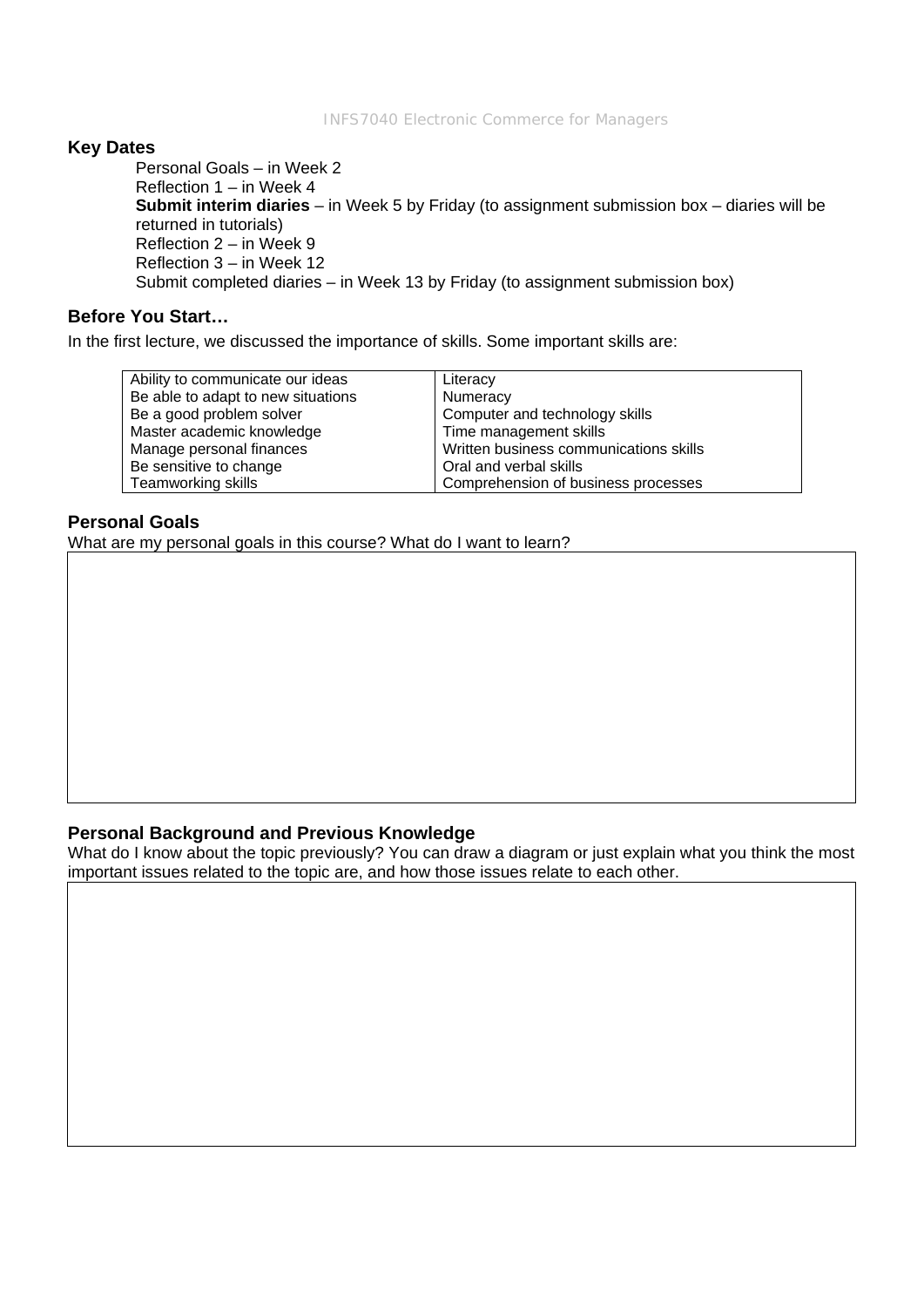INFS7040 Electronic Commerce for Managers

# **Reflection 1 – Week 4**

*"I am not a teacher; only a fellow traveller of whom you asked the way. I pointed ahead – ahead of myself as well as of you."* 

- George Bernard Shaw (1856-1950)

## **Learning Outcomes**

Think about what you have already studied in this course up to Week 4.

Have you attained any of your goals so far? If so, which ones?

For those goals you haven't attained, what strategies could you use to meet them?

What topics and skills are posing the greatest challenge to you?

What can you do to make those challenges easier?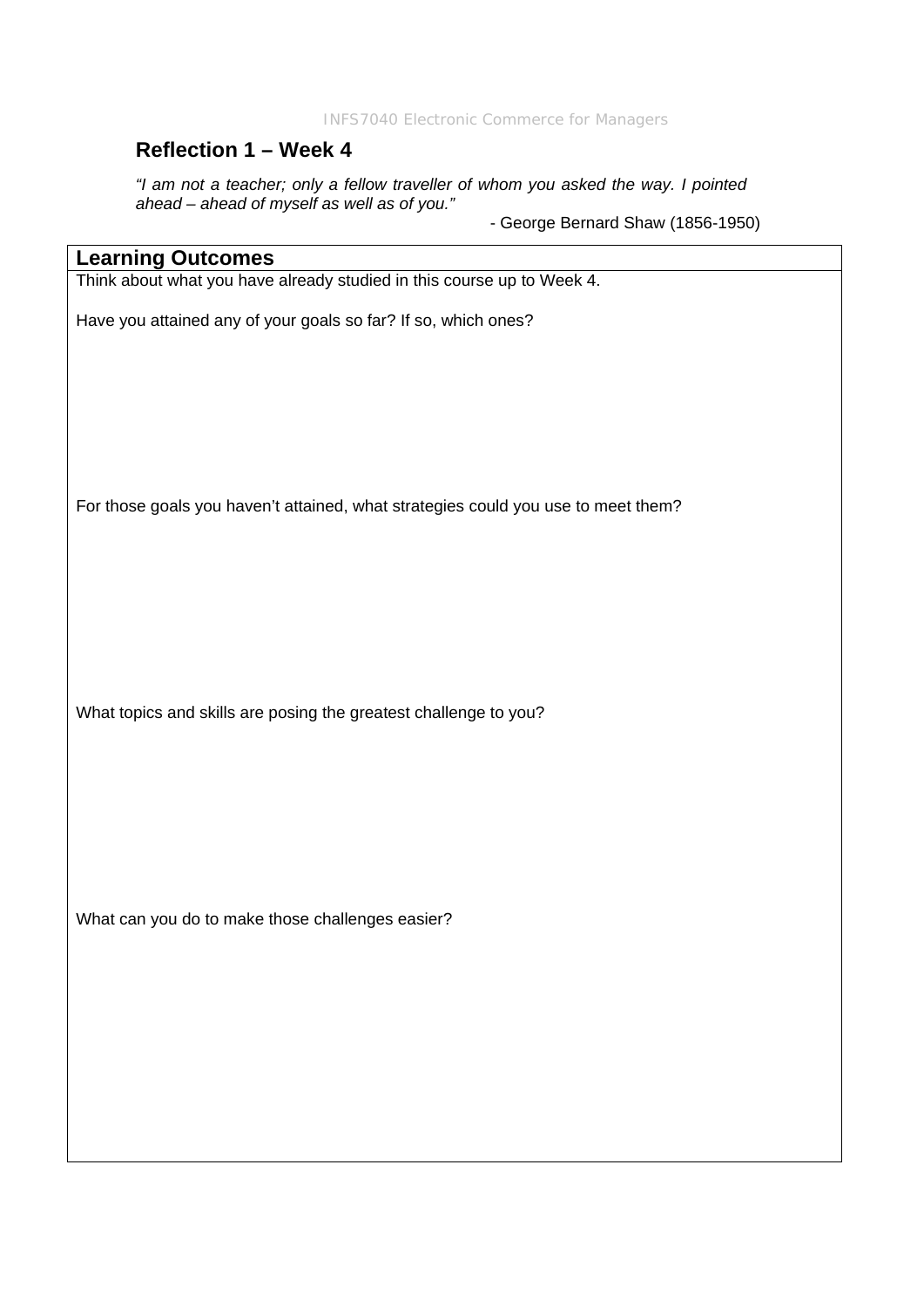INFS7040 Electronic Commerce for Managers

## **Reflection 2 – Week 8**

*"The real voyage of discovery consists not in seeking new lands, but in seeing with new eyes."* 

– Marcel Proust (1871–1922)

## **Learning Outcomes**

Think about what you have already studied in this course up to Week 8.

Have you attained any of your goals so far? If so, which ones?

For those goals you haven't attained, what strategies could you use to meet them?

What topics and skills are posing the greatest challenge to you?

What can you do to make those challenges easier?